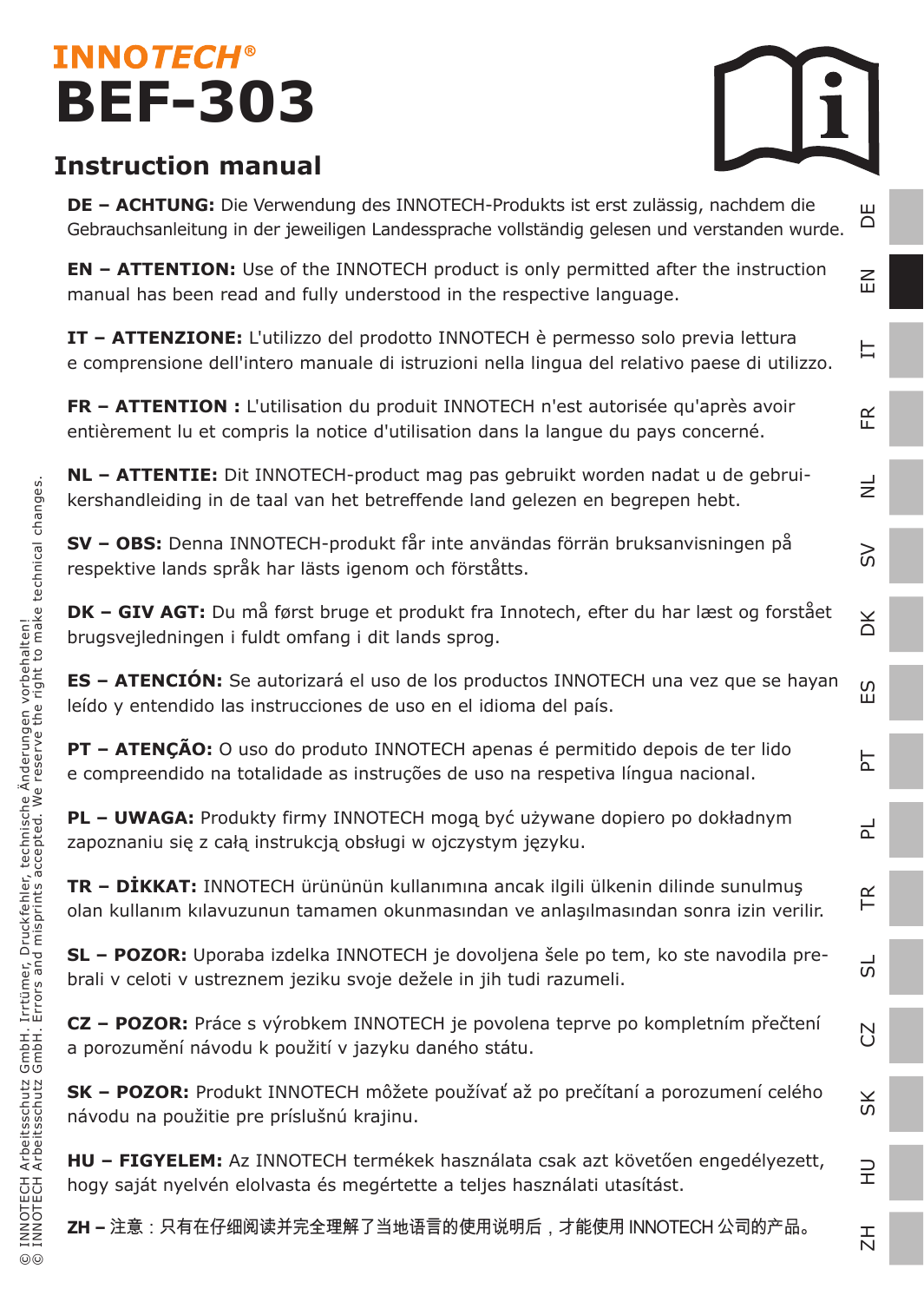| $12$       | <b>DESCRIPTION OF ICONS</b>    |   |
|------------|--------------------------------|---|
| [3]        | <b>COMPONENTS / MATERIAL</b>   | 3 |
| [4]        | <b>DIMENSIONS</b>              | 4 |
| [5]        | <b>INSTALLATION TOOL</b>       | 5 |
| F61        | <b>INSTALLATION</b>            | 5 |
| <b>F71</b> | <b>DEVELOPMENT &amp; SALES</b> | 9 |



### **2 DESCRIPTION OF ICONS**

#### **Warning/danger information**



For an IMMEDIATE threat of danger, that can cause serious physical injuries or death.



For a POTENTIALLY dangerous situation, that will cause serious physical injuries or death.



For a POTENTIALLY dangerous situation, that could lead to minor physical injuries and damage to property.



**Supplementary information / instruction**



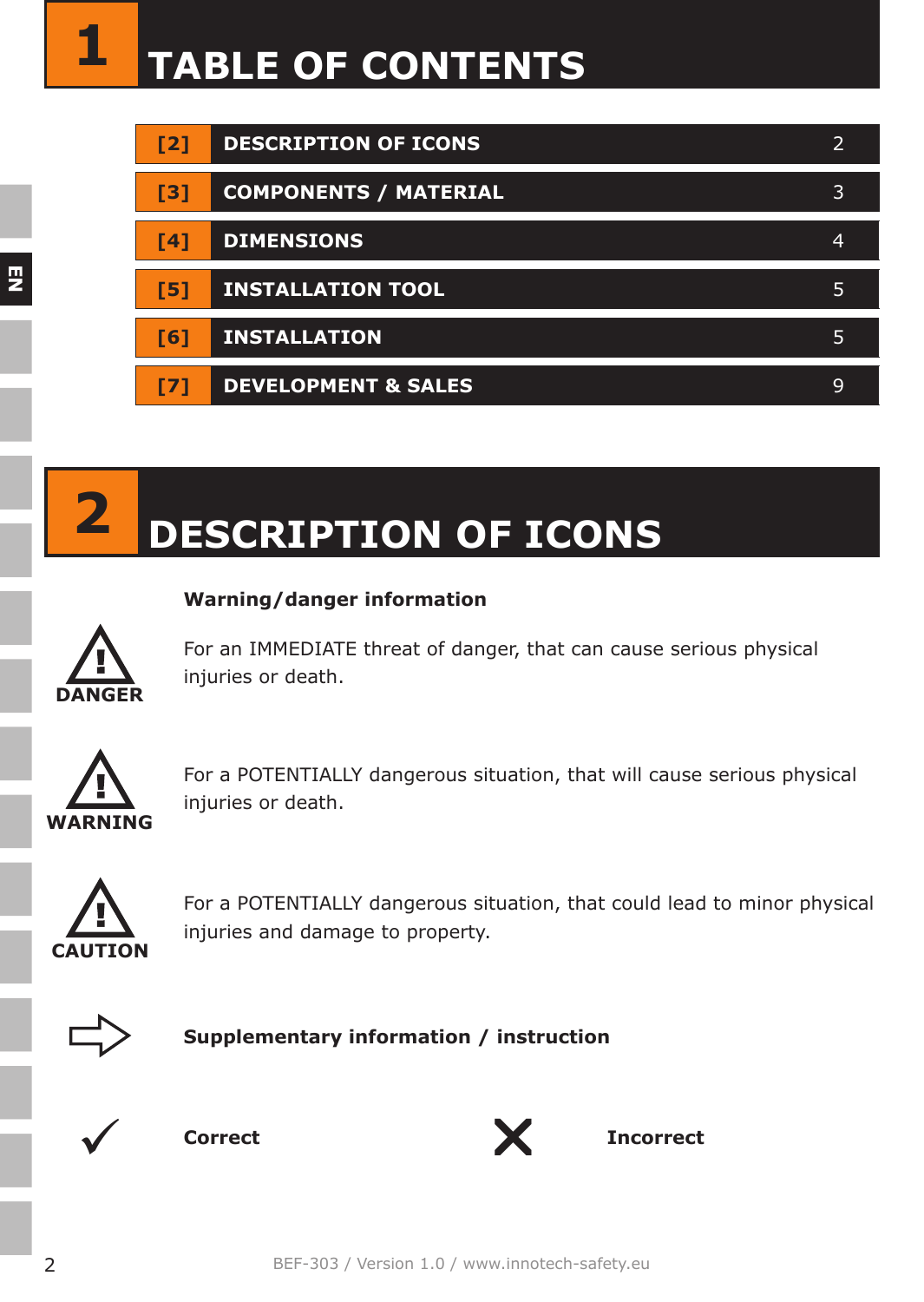

- **A) Instruction manual**
- **B) T1 Trapezoidal metal sheet frame:** 1.0037 blue galvanized
- **C) T2 Trapezoidal metal sheet frame:** 1.0037 blue galvanized
- **D) T3 trapezoidal metal sheet frame:** 1.0037 blue galvanized
- **E) Eye bolt M10x50:** Steel, galvanized
- F) Hexagon screw M10x40: Steel, galvanized
- **G) Locknut M10:** Steel, galvanized
- **H) M10 washer:** Steel, galvanized

 $\mathbf{E}$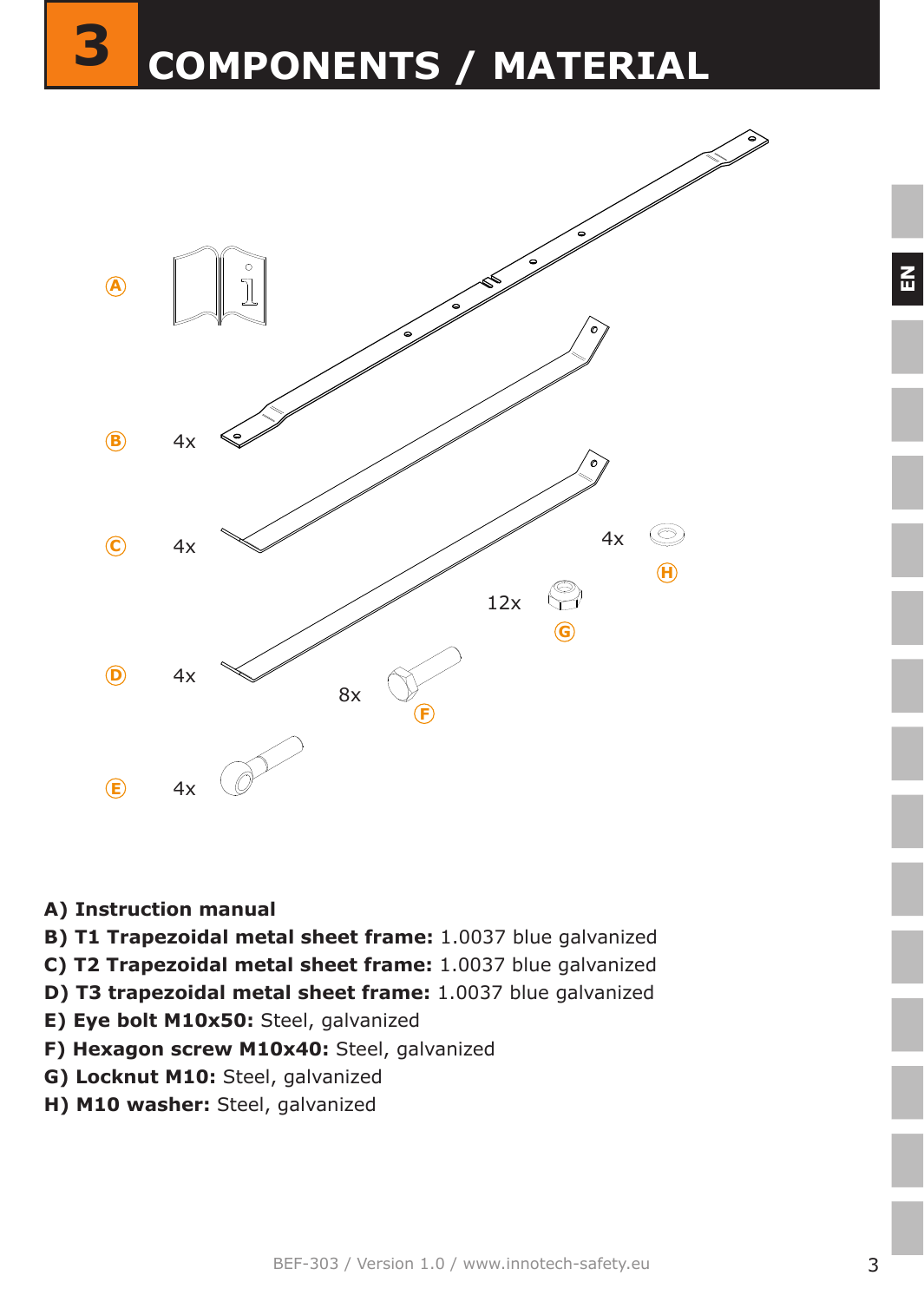

#### **[mm]**

**EN**

**Dimension for assembly of the INNOTECH "AIO-STA-10" or "EAP-STABIL-10"**

ਰ

**Dimension for assembly of the INNOTECH "AIO-STA-12"**









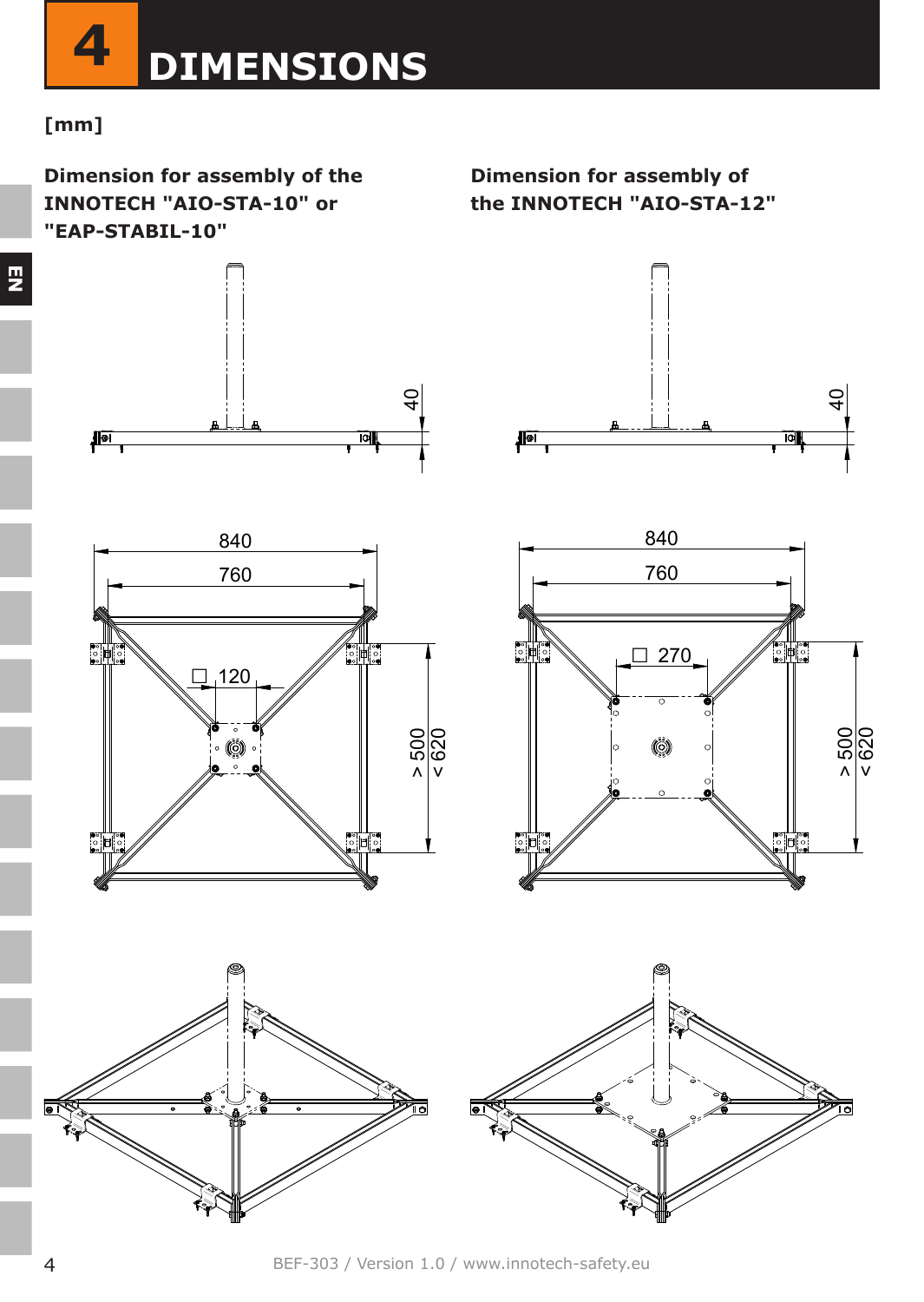

**[mm]**



# **6 INSTALLATION**

The trapezoidal metal sheet frame INNOTECH "BEF-303" is suitable for a variety of applications because it perfectly leads the force on the substructure. INNOTECH "BEF-303" is designed for the installation of single anchorage points in accordance with EN 795 A and for the installation of the ALLinONE cable system in accordance with EN 795 C.



### **RISK TO LIFE if NOT properly installed.**

- Install INNOTECH "BEF-303" correctly in accordance with the instruction manual.
- 
- Install INNOTECH "BEF-303" on a trapezoidal metal sheet with a **material strength of a minimum of 0.6 mm** (Figure 1).
- Keep clear a **minimum of 1.50 m** from the end of the roof deck (Figure 2).
- Ensure that you adhere to the instructions for installation and use of the corresponding component (INNOTECH "AIO-STA-10/12" or "EAP-STABIL-10").



 $\overline{E}$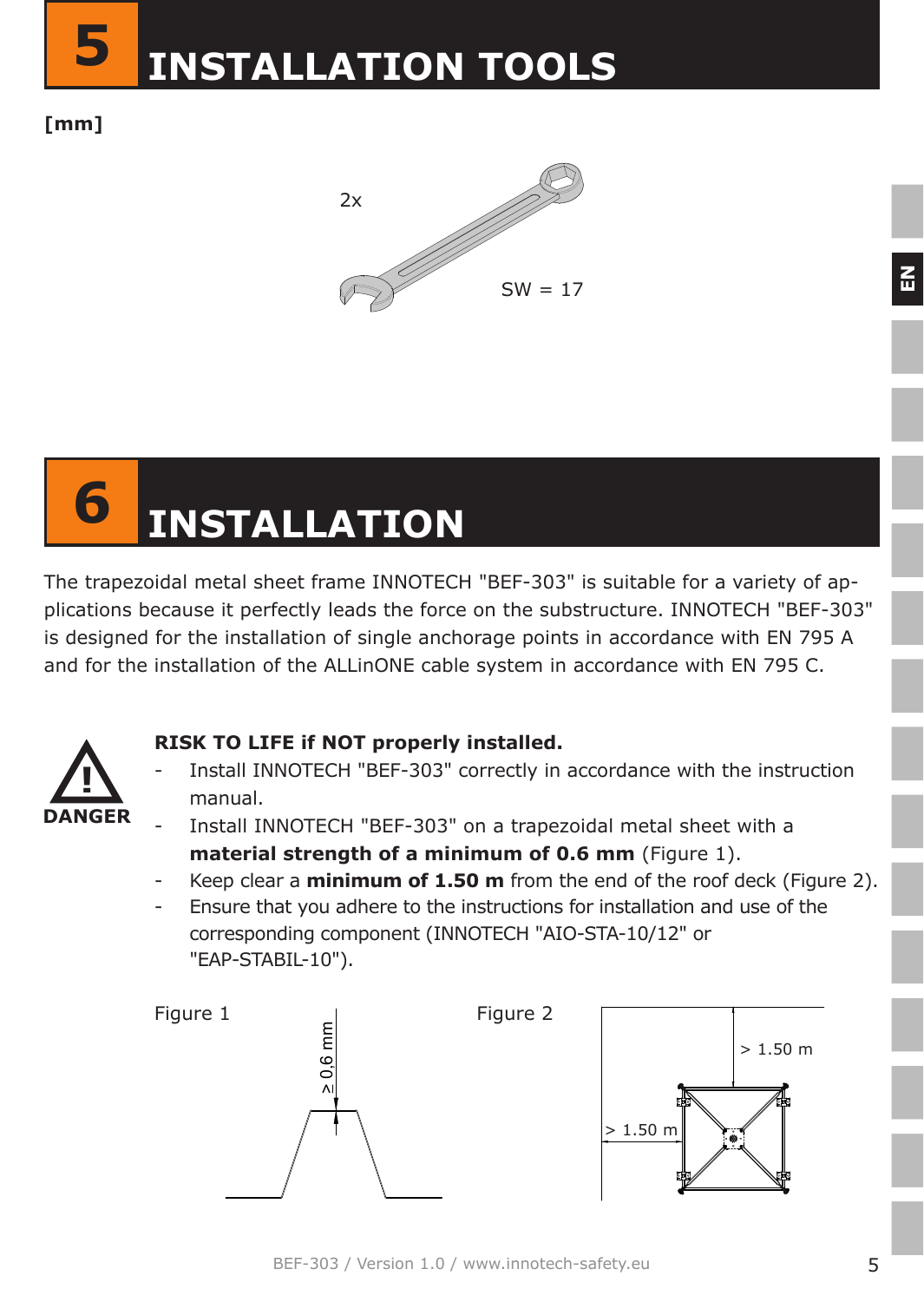## **6 INSTALLATION**

#### **6.1 ASSEMBLY OF THE TRAPEZOIDAL METAL SHEET FRAME**

Assemble the T1 (B) trapezoidal metal sheet frames and put them together diagonally on the slots on a cross.



Position the T2 trapezoidal metal sheet frame (C) and the T3 trapezoidal metal sheet frame (D). Secure with the hexagonal screw (F) and the lock nuts (G).



**EN**

**1.**

**2.**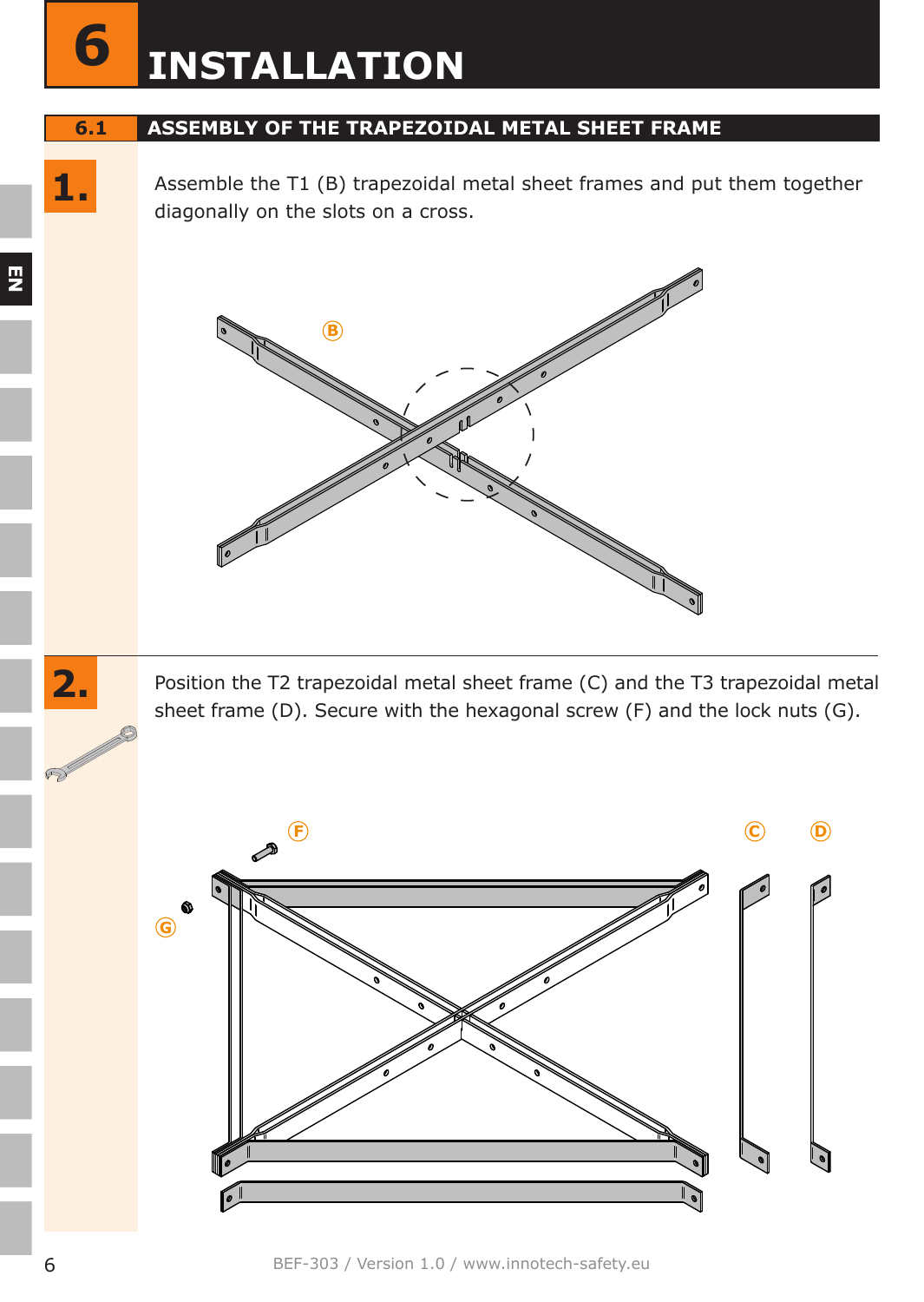## **3.6 INSTALLATION**

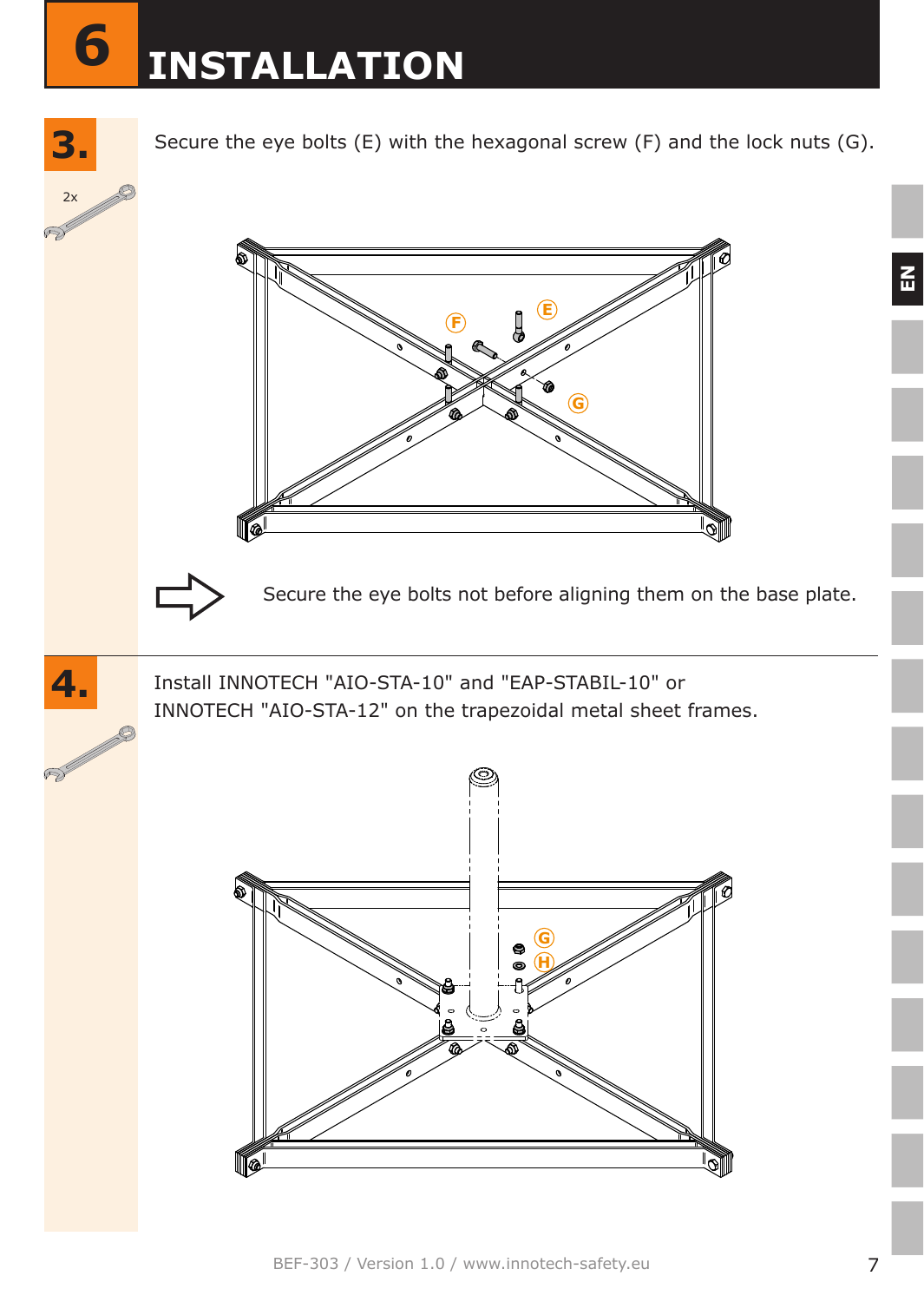## **6 INSTALLATION**

#### **6.2 INSTALLATION ON ONE TRAPEZOIDAL STEEL BEARING SHEET**

**1.** Align the trapezoidal metal sheet frame parallel to the trapezoidal metal sheets and also uniformly distributed on the high beading.



Securing to the trapezoidal sheet is dependent on the width of the high beading: 1. Width of high beading **greater than 60 mm** - INNOTECH "BEF-303-1" or 2. Width of high beading **less than 60 mm** - INNOTECH "BEF-303-3"



**EN**

**2.**